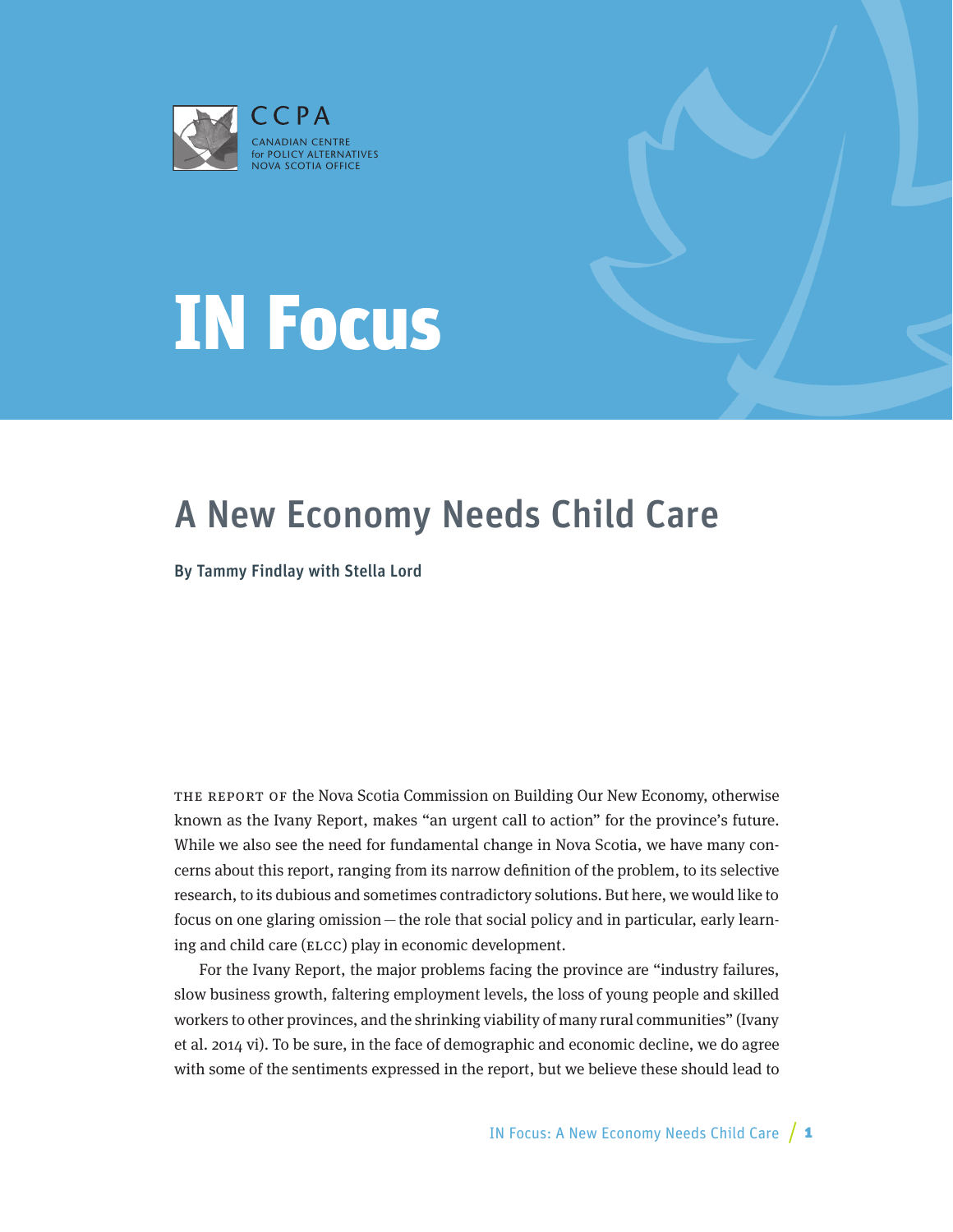radically different solutions than those proposed by the Commission. For instance, we too are troubled by the "lack of solidarity as a province" (Ivany et al. 2014 vii), but we would like to see solidarity mobilized toward social investment rather than austerity. We too are tired of "tentative half steps and continued muddling through," and agree it can't be "'business as usual" (Ivany et al. 2014 viii), but there are few areas where half steps, muddling through, and stagnation are more acute than in limited support for working families. It is astounding, therefore, that child care is not mentioned even once in the report, including in an entire section on 'human capital'!

The oversight seems particularly strange since the 2012 findings of the provincial Early Years Advisory Council, which includes discussion of the numerous economic and social benefits of early childhood development, are still fresh. This certainly reveals Ivany's bias in what is and is not deemed relevant to 'the economy.'

The bias is further reinforced by the choices made regarding which community concerns are counted as 'real' economic issues, and which are dismissed as superfluous. According to the commission,

[public] input addressed every aspect of our economic circumstances, but also raised wider issues of poverty, health and social well being, public education, community development, the arts, cultural expression, environmental stewardship and human rights … The main focus must be the economy of the province … It is not practical within the timeframe and resources of the Commission to develop sound analyses and well thought-out policy advice in all of the areas of concern raised by participants in the process (Ivany et al. 2014 3).

To assume that social, cultural and environmental issues are not also economic issues as these statements imply is absurd. In a democratic society, matters of economic development should align with social and environmental sustainability. That such "areas of concern" ARE about the economy is lost on the Commissioners. As McCain et al. (2011) maintain, "[e]arly childhood education is economic development" (63).

Even if we take Ivany's limited frame of reference as given, it is inexplicable that the Commission did not consider child care as a central piece of this puzzle considering "the importance of this sector to the support and renewal of the Canadian labour force in the face of an aging population and skill shortages" (CCAAC 2012 3). This is especially surprising since population growth is one of the primary preoccupations of the Commission. Ironically, the Commission calls for a "projet national" (Ivany et al. 2014 viii), without learning from the most significant plank in Quebec's development strategy—its progressive family policy. Research on Quebec, for example, demonstrates that

Among the factors that are responsible for low fertility, the risks experienced by young people, and women in particular, are particularly relevant. These risks are partly responsible for the delay in family formation. In that context, it is noteworthy that fertility is rising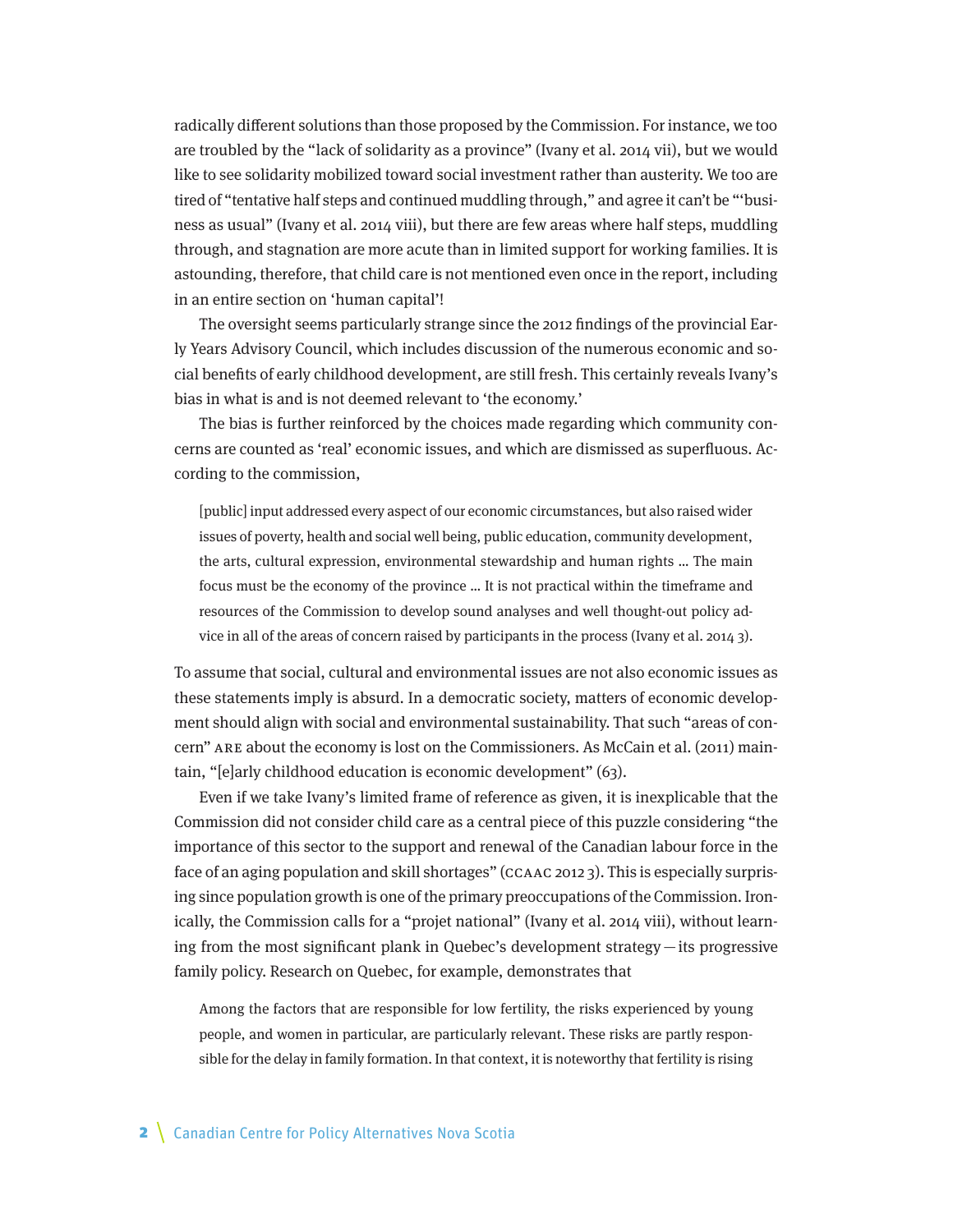most in Alberta and Quebec, that is in provinces where young families have had the security of either good job opportunities or supportive social policy (Beaujot and Wang 2010 433).

The fact that fertility rates can be boosted with smart social investment, even in the absence of a booming oil industry, is also borne out in the international evidence where

[v]oluminous studies from Population Europe, a network of demographers, shows how cultures, attitudes and levels of state support affect birth rates. Women rebel against motherhood in countries that make it too difficult to combine with work. Where men help least at home with their first child, where women are expected to stay home with young children—the Mediterranean, Japan, Germany and eastern European countries especially—fewer women have second children. Countries with the least childcare have low birth rates … [Therefore] [a]ny strategy for growth must include the very best childcare for all, as an economic engine (Toynbee 2012).

Even Goldman Sachs has made the link between public child care, reducing the gender gap in the labour market, and economic growth (Bagnall 2007; Thorpe 2007).

Newfoundland and Labrador also understands the demographic importance of child care. In its recent discussion paper on the Provincial Population Growth Strategy for Newfoundland and Labrador, the challenges identified, such as the outmigration of young people, aging population and diminishing rural communities are the same as those in Ivany. Yet the solutions offered are much more comprehensive. In concert with several social policy strategies, the first area that Newfoundland and Labrador recognizes as a priority is "[s]upporting women and parents in having and raising children through familyfriendly policies" (Newfoundland and Labrador n.d.  $4-5$ ). They conclude that

Newfoundland and Labrador is facing multiple demographic challenges on different fronts, e.g. immigration, births, aging population. There will be no single solution to resolve them. Tackling these serious demographic challenges will require concerted, co-ordinated effort. The Provincial Population Growth Strategy aims to focus on seeking measures in the short and long-term. At the same time, the Provincial Population Growth Strategy will integrate the work of government initiatives that have focused on supporting specific demographic and social groups, such as youth (Youth Retention and Attraction Strategy), children and parents (Childcare Strategy), low income households (Poverty Reduction Strategy), seniors (Healthy Aging Strategy Framework), newcomers (Immigration Strategy), and persons with disabilities (Inclusion Strategy) (Newfoundland and Labrador n.d. 14–15).

PEI is also taking a multi-faceted approach. It "considers early learning a labour-force strategy as well as a child-development issue. To boost its population and its economy, PEI has increased immigration and launched public relations campaigns to lure native islanders home … The province is trying to expand in tech industries such as aerospace and bio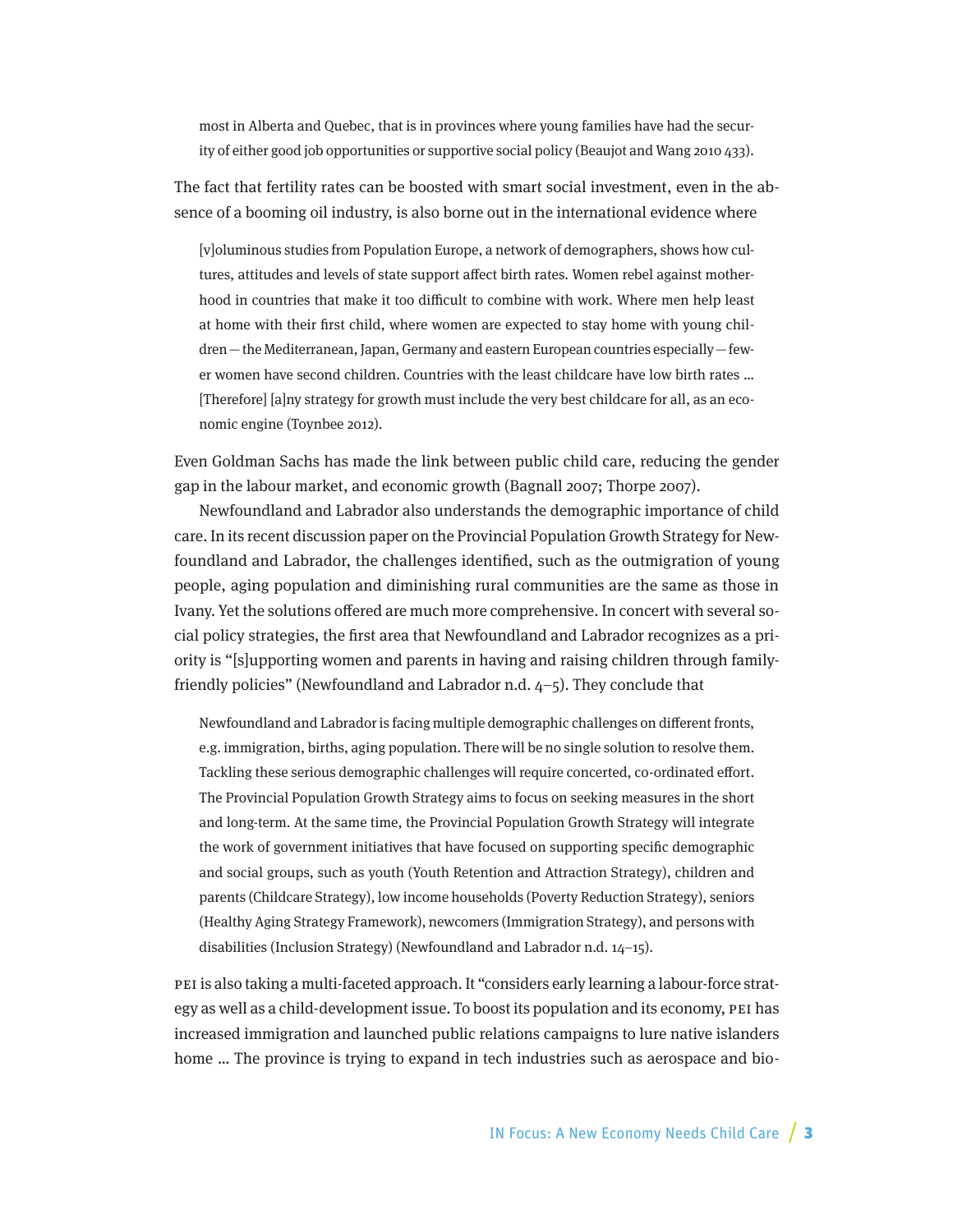science, and Mr. Ghiz says cutting-edge child care 'will help train the next generation of islanders for the work force' and help attract people back" (Anderssen 2013).

In contrast, the Ivany Report is very short-sighted and misleading. It facilely rejects input from the community that called for public policy interventions and rules out government 'expenditure,' as fiscally impossible (Ivany et al. 2014), even though much of this activity should be more accurately described as investment. An investment brings future returns. There are lessons to be learned from the Quebec model, where affordability and the increased number of childcare spaces have certainly contributed to the economy. Quebec's child care system, for example,

has allowed 'an additional 70,000 women with young children to enter the labour force, a 3.8% increase in women's employment overall. The ripple effect of this increase in working mothers' employment contributed an additional \$5.2 billion to the provincial economy and increased Quebec's GDP by 1.7%. Furthermore, the impact of working mothers' increased purchasing power and taxes paid, along with reduced social transfers, means that for every dollar Quebec invests in its child care system, the province currently recovers \$1.05' (CCAAC 2012 3).

Child care "more than pays for itself even in the short term: there is no financial reason for governments not to establish universal child care programs" (CCAAC 2012 4). And its longer term benefits are manifested in better educational and social development outcomes for children and youth (McCain et al. 2011).

Many studies, therefore, have demonstrated the economic and social benefits of public investment in ELCC. Research conclusively shows that it creates jobs, fosters labour market participation and a skilled workforce, increases productivity, GDP and tax revenue, reduces poverty and income inequality, supports child early childhood development, advances women's equality, and addresses population decline (McCain et al. 2011; Fairholm 2011; Alexander and Ignjatovic 2012; Lefebvre, Merrigan, and Verstraete 2009). A 2011 report by Robert Fairholm, from the Centre for Spatial Economics, confirms that expansion in the early learning and care sector in Nova Scotia will provide more short-term economic stimulus than other major sectors of the economy. The GDP multiplier (the increase in GDP generated from a dollar increase in output in the early learning and care sector) is 2.23. This is larger than other sectors, including 67% higher than construction and 112% higher than manufacturing. Furthermore, the employment multiplier (the number of direct, indirect and jobs created per million dollars of initial increase in expenditure), is 46.8 jobs per million dollars. A recent study in Manitoba also found that the economic returns were even higher in rural communities, affirming the essential role that child care can play in regional economic development (Prentice 2008).

Given this reality, the Ivany Report's claim that "there is little evidence from past experience that, in and of itself, this [government 'expenditure'] would dramatically improve our economic performance" (Ivany et al. 2014 viii) is highly debatable. Setting aside that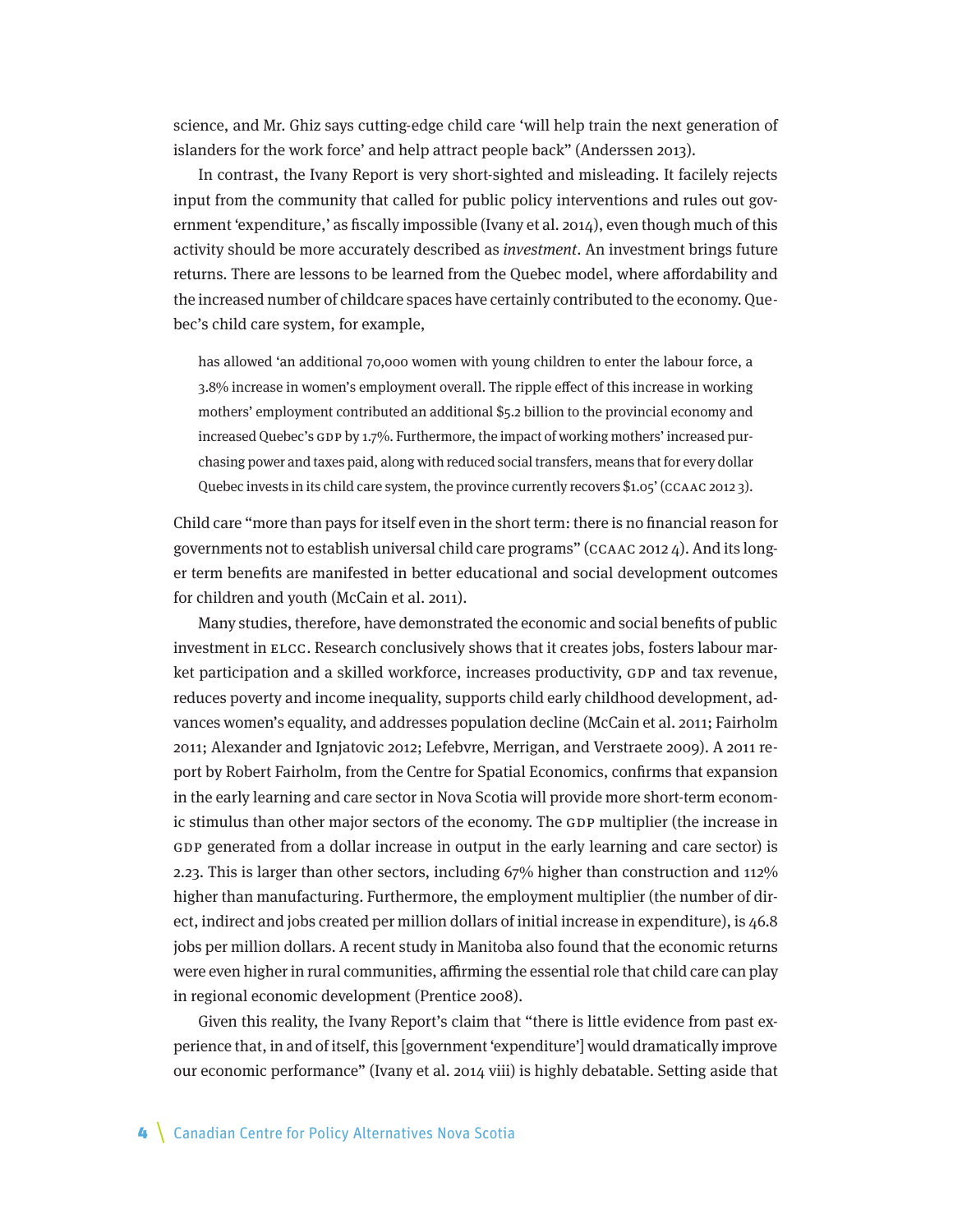we have no recent experience of significant social investment in Nova Scotia on which to base this assertion, we know that elsewhere, progressive social and family policy can play a key role in driving economic recovery.

Granted, increasing the fertility rate is a long term objective, but shorter term population strategies also depend on child care. The Commission's solution to Nova Scotia's population decline is to "stem out-migration and attract immigrants" lamenting that "[n] ew immigrants and our own young people will not stay and raise families in local communities when they have much more attractive career opportunities in other places" (Ivany et al. 2014 18, 23). To be sure, better career opportunities with decent wages are important, but as the labour force participation of mothers is increasingly necessary to family maintenance, access to affordable, quality childcare is also an important consideration for working families, including immigrant families. Moreover, living standards and low and moderate incomes can also be bolstered by "a social wage"—achieved through smart investment in programs and services that promote social purposes that individuals or families would otherwise not be able to find or pay for out of their earnings.

Again, Newfoundland and Labrador exhibit much more awareness of the broad-based action needed, stressing that "employment is but one factor determining where people choose to live," and that family supports will help to retain immigrants and international students (Newfoundland and Labrador n.d.). Indeed, quality, affordable, public ELCC is essential to "[a]ttracting and retaining a skilled workforce … in a knowledge-based economy" (CCAAC 2012). It is therefore not surprising that affordable child care and other family supports in Quebec are cited as key factors in why the "most recent publicly available numbers from Statistics Canada show that more people moved from Ottawa to Gatineau than in the reverse direction every year from 2001 to 2007" ("Ottawa Families" 2010).

The Commission looks forward to "Becoming a More Inclusive and Welcoming Province" (Ivany et al. 2014 59) without any specific plans for how to make this happen. Once again, they fail to consider how child care is crucial to creating the "welcoming" environment they seek for immigrants. Indeed, research indicates the important relationship between child care and social inclusion in diverse populations (Friendly and Prabhu 2010; Perlman, Kankesan and Zhang 2008; Whitty n.d.), and this is true in both urban and rural settings. In a rural community in Manitoba,

[a] 2005 case study of immigrants to Parkland found that lack of childcare was one of the negative aspects of living in the community. Childcare services may help mitigate outmigration and rural depopulation. The lack of childcare is a major barrier to northern women who want to return to post-secondary education, and has a disproportionately negative impact on Aboriginal women and their children (Prentice 2008 3).

The Child Care Advocacy Association of Canada (CCAAC) and Rural Voices agree that "the availability of affordable child care would increase the probability of more young families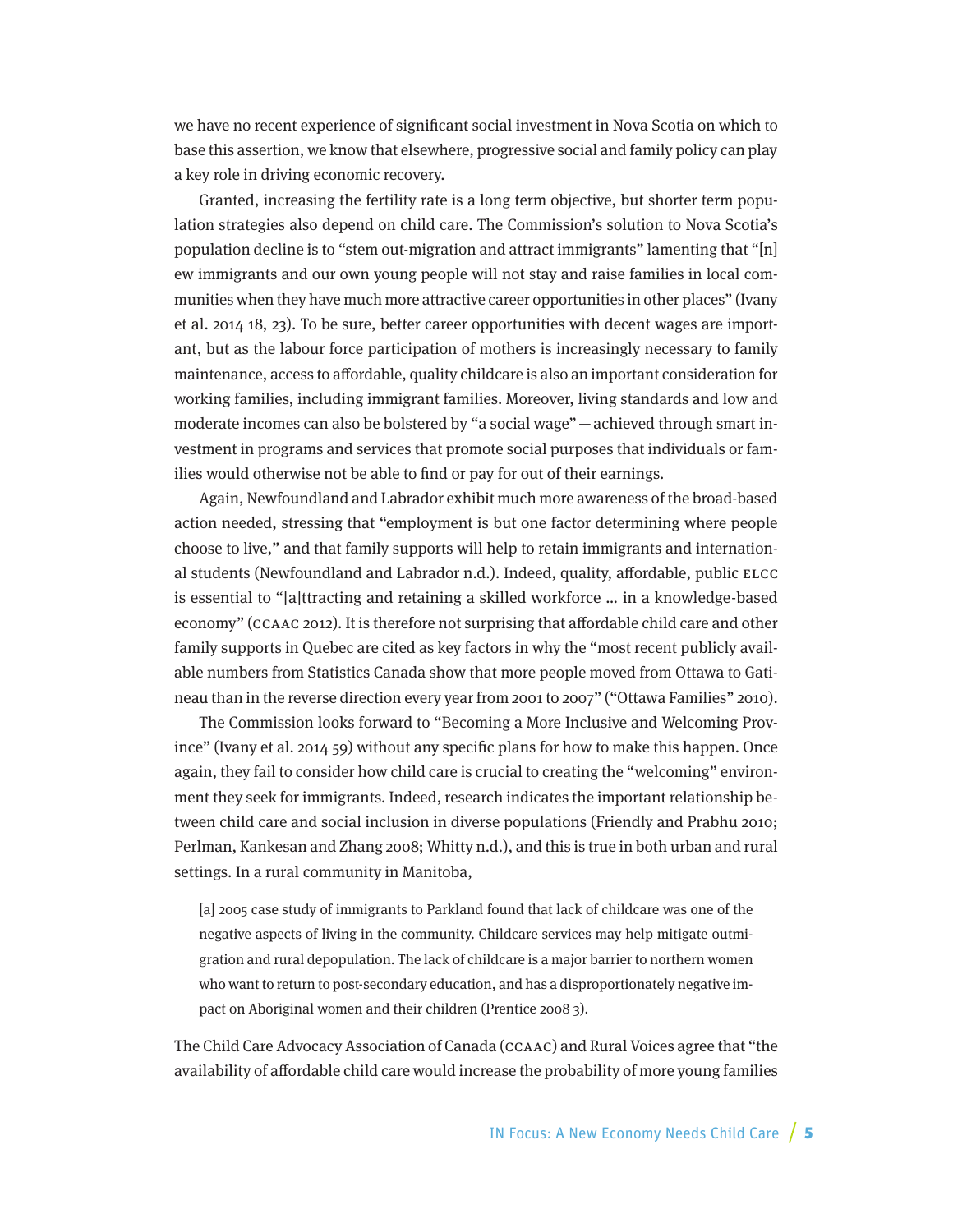being able to raise their children in rural, remote and northern communities" (CCAAC/ Rural Voices n.d. 1). This is in addition to other positive benefits, including greater safety for farm children and opportunities for culturally competent care and improved language skills for seasonal workers' families (Watson 2001).

The Commission is also rightly distressed about rural school closings (Ivany et al. 2014). McCain et al. (2011) point out that public ELCC offers productive new uses for existing local infrastructure. They indicate that with "declining student enrolment, locating early childhood programs in schools helps maintain the viability of the school and, especially in small rural areas, the school can preserve the community" (McCain et al. 2011 20). Early learning and child care can create hubs for community support.

Interestingly, the Ivany Report touts Manitoba as a success story in immigration, when actually, at least as much can be learned from the job creating and economic benefits of child care in the province. A major study by Susan Prentice at the University of Manitoba speaks to the remarkable economic impact of child care in several rural communities:

Using the economist's technique of input-output analysis, we tracked how dollars raised in the childcare sector 'ripple' through the local economy. Every \$1 spent on childcare in Manitoba generates \$1.58 worth of economic activity—meaning Thompson's \$2.1 million childcare sector has economic impacts worth \$3.4 million. In Parkland, the ripple effect of childcare generates \$2.74 million annually, and in St-Pierre-Jolys, the value of childcare grows to over \$700,000. Childcare, with its \$1.58 of activity for every \$1 of immediate spending, is a competitive element in local economic development (Prentice 2008 1).

Prentice goes on to explain the employment-related effects:

We found 0.49 jobs are created or supported by every full-time childcare position. Thompson's childcare system, for example, employs 64 full-time early childhood educators. The childcare sector, however, creates a total of 95 full-time equivalent jobs when its employment multiplier is taken into account. In rural areas, where jobs for women can be in short supply, the direct and indirect job creation effects of childcare are particularly impressive (Prentice 2008 2).

Indeed, child care increases the labour force participation rate for women in both rural and urban contexts. In Quebec, the "labour force participation among mothers of preschoolage children has increased significantly over the past 10 years and has surpassed the percentage of mothers' labour force participation observed in the rest of Canada" (Japel and Welp 2009 59).

Overall, however, the gender bias in the Ivany Report is quite striking, emphasizing entrepreneurialism, trade, and resource extraction over social services where women predominate. Moreover, the Labour Force Participation Rate in Nova Scotia (63.4%) is reported without regard to persistent gender differences and the selective evidence taken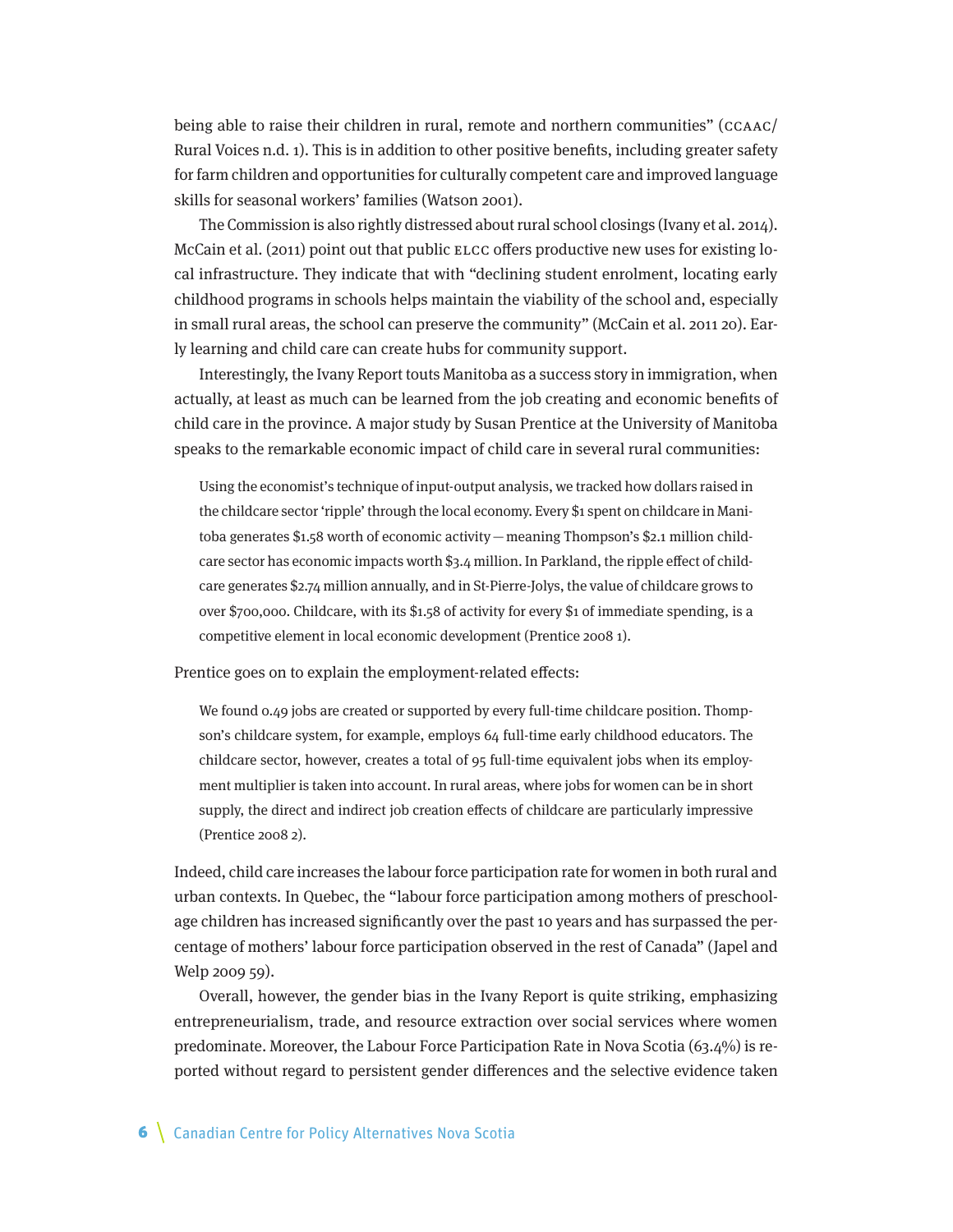from the public consultation and submission downplays the input from advocacy groups that likely prioritized social investment. The Report seriously suffers from the absence of a specialist in gender-based analysis on the Commission.

It must also be noted that as the Ivany report oscillates between promoting a "province-building project" (claiming "We can do it ourselves") (Ivany et al. 2014 vii) and stressing the need to coordinate with the federal government (Ivany et al. 2014 x), the contradictions within the report are significant in relation to the coordinated social investment required to support families and build an early learning and child care system. For the record, research shows that provinces should not "do it ourselves" in ELCC. Rather quality, universal, integrated child care requires that provinces and the federal government work together to create a seamless system (McCain et al. 2011). As the evidence from some of the other provinces shows, however, in the meantime, the province can and must take some leadership in moving forward on ELCC.

#### **Conclusion**

McCain et al. (2011) note, the folly that "[e]very Canadian region has an economic development department whose main purpose is to attract business, sports teams or cultural landmarks to spur economic activity and create jobs. Child care, if it appears at all, is at the bottom of economic development lists" (68). Unfortunately, in Ivany, this economic tunnel vision continues. If, as the Commission states, we want to "build the best workforce for Nova Scotia" (Ivany et al. 2014 67), this will not happen without more support for families, a crucial component of which is child care.

High quality early learning and childcare is social investment in the here and now. This investment can stem demographic decline and pay for itself by supporting the labour force participation of women and through job creation within the sector and by providing a basis for better learning outcomes as children continue within the education system. It also lays the ground for inclusive citizenship, and overall economic and social development in the future.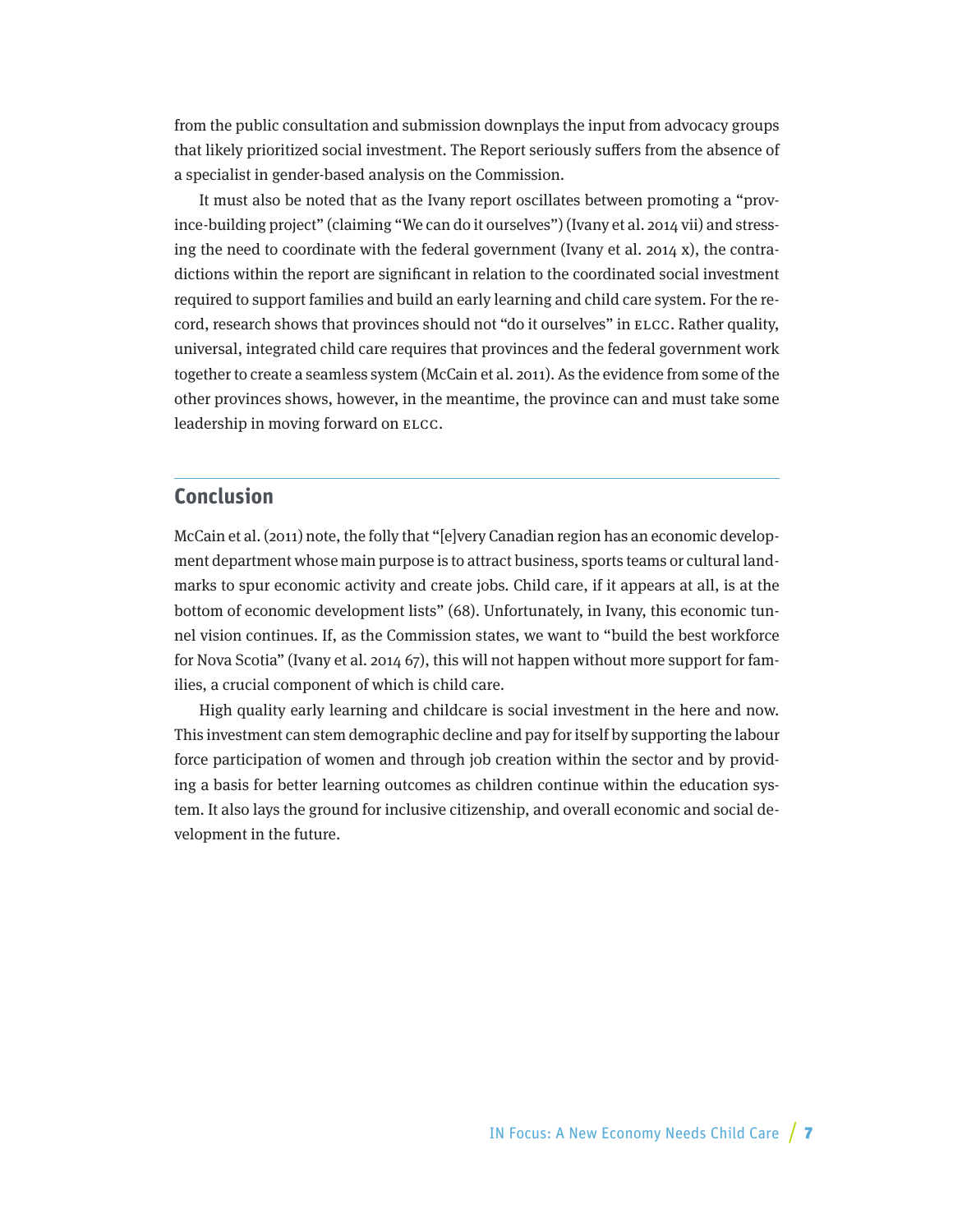### **References**

- Alexander, Craig and Dina Ignjatovic. (2012). "Early Childhood Education Has Widespread and Long Lasting Benefits." Special Report: TD Economics. November 27. https://www.td.com/document/PDF/economics/special/ di1112\_EarlyChildhoodEducation.pdf
- Anderssen, Erin. (2013). "What PEI and Quebec can Teach the Rest of Canada about Improving Child Care." The Globe and Mail. Nov. 1. http://www.theglobeandmail.com/life/parenting/pei-and-quebec-offer-lessons-onimproving-child-care-across-canada/article15071996/?page=all
- Bagnall, Janet. (2007). "Subsidized Child Care will Raise Canada's Birth Rate." Times Colonist. August 14. http:// www.canada.com/story.html?id=e78813bb-cfd3-45a4-be32-1ec019bf5852
- Beaujot, Roderic and Juyan Wang. (2010). "Low fertility in Canada: The Nordic Model in Quebec and the U.S. model in Alberta." Canadian Studies in Population 37 (3-4). pp. 411-443.
- Child Care Advocacy Association (CCAAC). (2012). Standing Committee on Finance, Pre-Budget Consultations. http://www.parl.gc.ca/Content/HOC/Committee/411/FINA/WebDoc/WD5709773/411\_FINA\_PBC2012\_Briefs %5CChildCareAdvocacyAssociationofCanadaE.pdf
- Child Care Advocacy Association of Canada and Rural Voices. Rural Child Care: We're Worth It." https://ccaacacpsge. files.wordpress.com/2014/09/rural\_eng.pdf
- Friendly, Martha and Nina Prabhu. (2010). Can Early Childhood Education and Care Help Us Keep Canada's Promise of Respect for Diversity? Occasional Paper No. 23. January. http://www.childcarecanada.org/sites/default/ files/crru\_op23\_diversity.pdf
- Fairholm, Robert. (2011). "Short-term Impact Analysis of an Expansion of Regulated Early Learn-ing and Care in Nova Scotia." Milton: Centre for Spatial Economics. http://cupe.ca/updir/Robert\_Fairholm\_-\_NS\_Child\_Care\_ Impact\_Report\_Jan.\_20,\_2011.pdf
- Ivany, Ray et al. (2014). Now or Never: An Urgent Call to Action For Nova Scotians. Nova Scotia Commission on Building Our New Economy. February. https://drive.google.com/file/d/0B48TTKtbWS0kOC1vVWJMYTB3aUk/edit?pli=1
- Japel, Christa and Carole Welp. (2009). "Lessons To Be Learned From Québec's Child Care System." Our Schools/ Our Selves. (Spring). http://www.policyalternatives.ca/sites/default/files/uploads/publications/National%20 Office/2009/04/Lessons%20To%20Be%20Learned%20From%20Quebec.pdf
- Lefebvre, Pierre, Philip Merrigan, and Matthieu Verstraete. (2009). "Dynamic Labour Supply Effects of Childcare Subsidies: Evidence from a Canadian Natural Experiment on Low-Fee Universal Child Care. Labour Economics. 16. pp. 490–502.
- McCain, Margaret Norrie, J. Fraser Mustard and Kerry McCuaig. (2011). Early Years Study 3: Making Decisions, Taking Action. Toronto: Margaret & Wallace McCain Family Foundation. http://earlyyearsstudy.ca/media/uploads/ report-pdfs-en/eys3\_en\_full\_report.pdf
- Newfoundland and Labrador. (n.d.). Changing Course: A Discussion Paper on Population Growth in Newfoundland and Labrador. http://www.gov.nl.ca/populationgrowth/pdf/population\_growth.pdf
- "Ottawa Families Benefit in Gatineau. But Should your Family Move There?" (2010). CBC News. March 15. http:// www.cbc.ca/news/canada/ottawa/ottawa-families-benefit-in-gatineau-1.913374
- Perlman, Michal, Tharsni Kankesan, and Jing Zhang. (2010). "Promoting Diversity in Early Child Care Education." Early Child Development and Care. 180 no. 6. pp. 753–766.
- Prentice, Susan. (2008). "Rural Childcare in Manitoba: New Economic Evidence." Municipal Leader. Association of Manitoba Municipalities.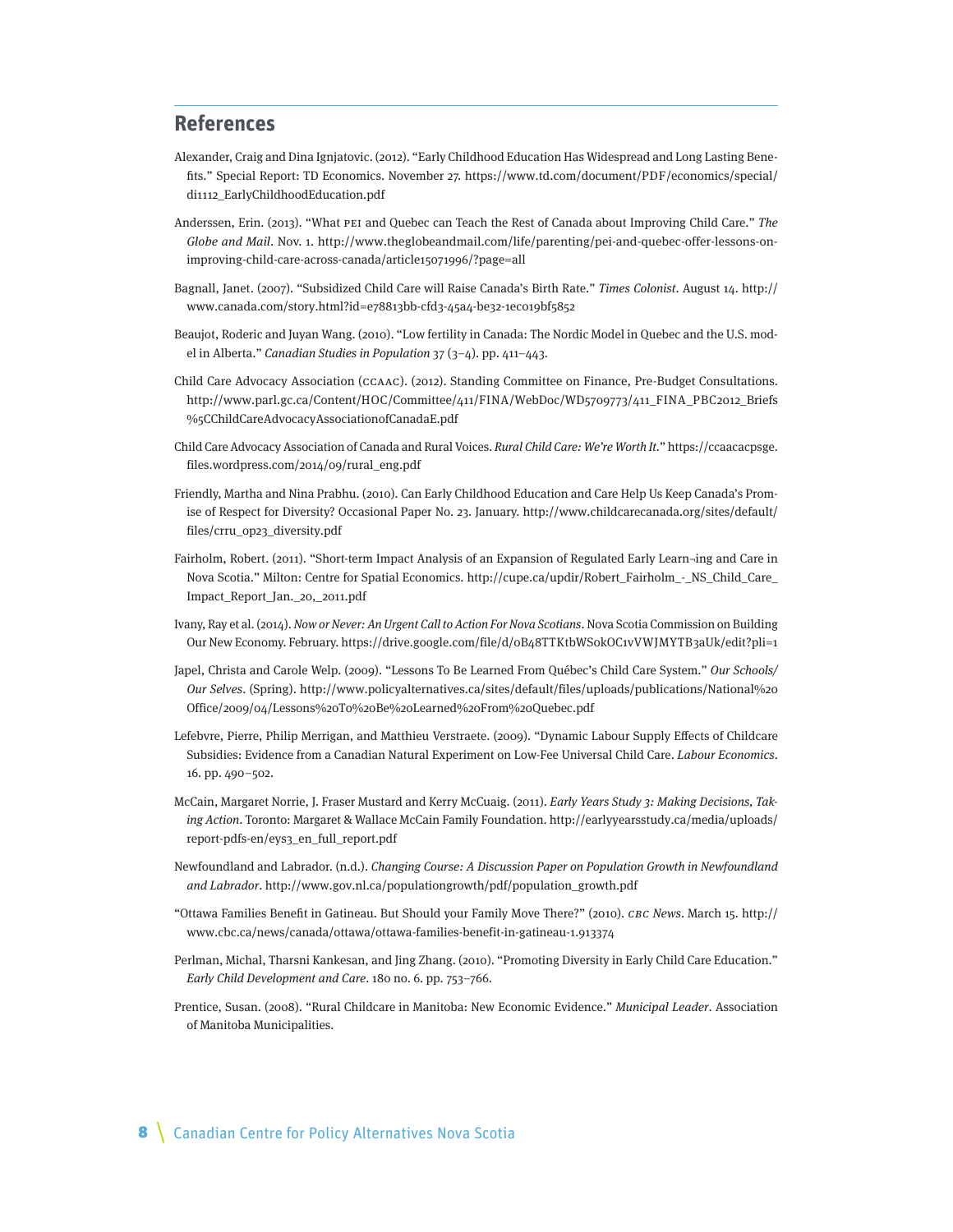- Thorpe, Jacqueline. (2007). "Close Gender Gap to Boost Global Growth; Working Women Raise Birthrate and GDP: Goldman." National Post. April 4. http://www.canada.com/story\_print.html?id=c88da78c-0769-4b99-8351 ace716f3d1c7&sponsor
- Toynbee, Polly. (2012). "Any Strategy for Growth must include Decent Childcare for All." The Guardian. February 13. http://www.theguardian.com/commentisfree/2012/feb/13/strategy-for-growth-must-include-childcare
- Watson, Gail. (2001). The Current State of Child Care in Rural Canada. Canadian Agricultural Safety Association. January. http://casa-acsa.ca/content/rural-child-care-report
- Whitty, Pam. (n.d.). "Culture and Diversity in Early Learning and Care." Early Learning and Child Care: Foundational Papers, English Curriculum Framework for New Brunswick." Fredericton: Early Childhood Centre Research and Development Group, University of New Brunswick. http://www.eccenb-sepenb.com/uploads/Website\_Assets/ Culture\_and\_Diversity.pdf

#### **About the Authors**

Tammy Findlay teaches in the Department of Political and Canadian Studies at Mount Saint Vincent University. She is also a Research Associate with the Canadian Centre for Policy Alternatives Nova Scotia. Her research interests are related to gender and social policy, child care, and democratic governance. She is the author of a new book, Femocratic Administration: Gender, Governance and Democracy in Ontario (University of Toronto Press, 2015).

Stella Lord is a Research Associate with the Canadian Centre for Policy Alternatives Nova Scotia with a research interest in social policy. Stella retired as senior Planning and Development Officer with the Nova Scotia Advisory Council on the Status of Women in 2004. Since 2009 she has been coodinating, on a voluntary basis, the Community Society to End Poverty in Nova Scotia.